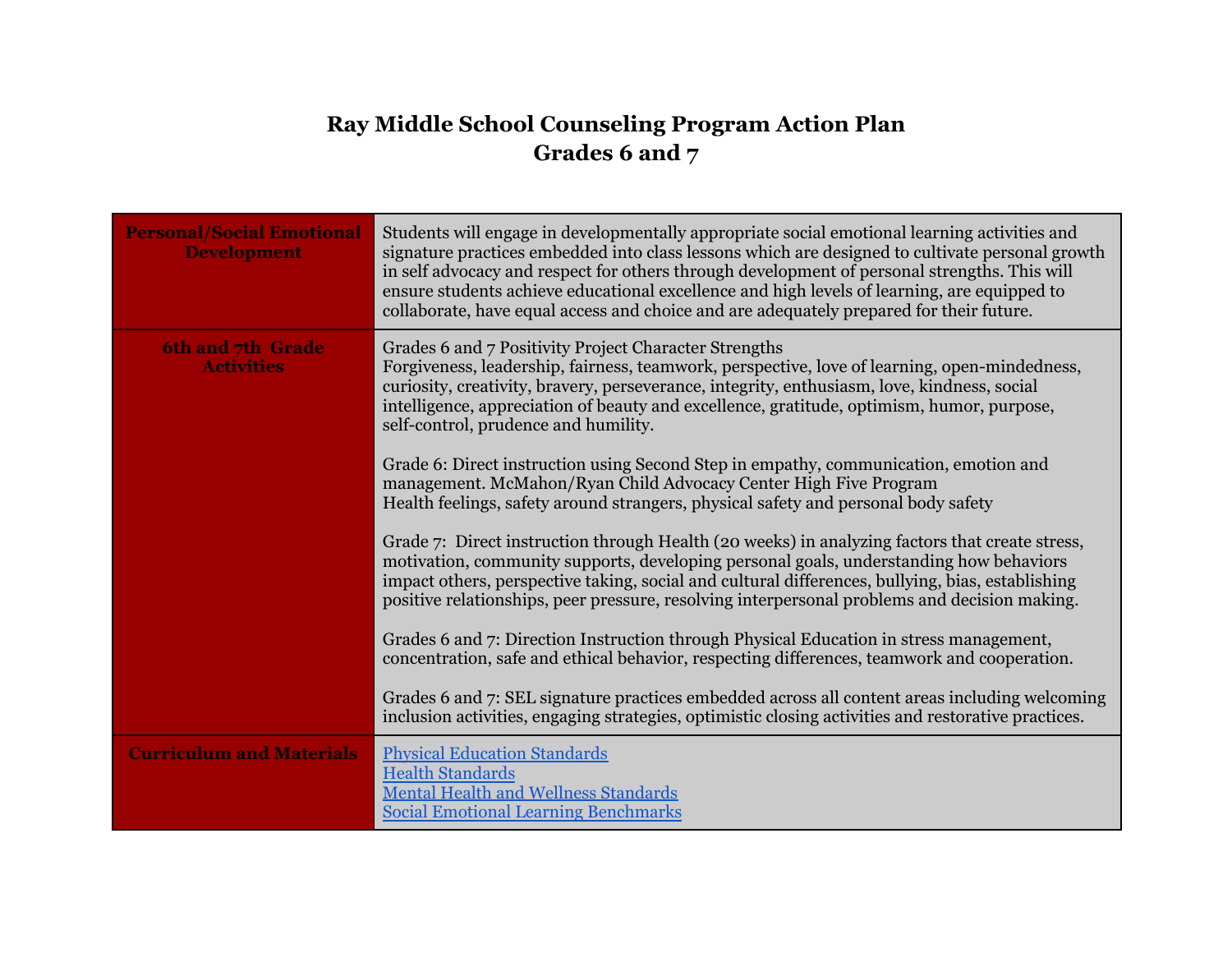|                          | <b>SEL Playbook</b><br><b>ASCA Student Standards: Mindsets &amp; Behaviors for Student Success</b><br><b>Grade Level Standards</b><br><b>Positivity Project</b>                                                                                                  |
|--------------------------|------------------------------------------------------------------------------------------------------------------------------------------------------------------------------------------------------------------------------------------------------------------|
| <b>Assessment</b>        | <b>BIMAS 2 Self Rating Scale</b>                                                                                                                                                                                                                                 |
| <b>Outcome Data</b>      | Comprehensive Counseling Program Annual Assessment<br>Attendance, Grades, Behavior Referrals, DASA referrals<br>Parent and classmate interviews<br>BIMAS Building and grade level data related to SEL Competencies                                               |
| <b>Delivery</b>          | <b>School Counselor</b><br><b>Social Worker</b><br>Psychologist<br><b>Physical Education Teacher</b><br><b>Health Teachers</b><br><b>Classroom Teachers</b><br><b>School Based Mental Health Clinics</b><br>Promise Zone specialist<br><b>Community Partners</b> |
| <b>Family Engagement</b> | Mental Wellness Committee, Holiday help, consultation with outside agencies, Access referral,<br>School Supply Drive, Mental Wellness Committee, Diversity Committee, Conferences,<br>Community Events, Mental Health First Aid.                                 |

| <b>Career</b><br><b>Development</b> | Students will engage in appropriate career exploration activities designed to cultivate personal<br>growth related to career interest and job related skills. This will ensure students achieve<br>educational excellence and high levels of learning, are equipped to collaborate, have equal access<br>and choice and are adequately prepared for their future. |
|-------------------------------------|-------------------------------------------------------------------------------------------------------------------------------------------------------------------------------------------------------------------------------------------------------------------------------------------------------------------------------------------------------------------|
| <b>8th and 9th Grade</b>            | Individual student planning and scheduling conferences. Individual and classroom lessons using                                                                                                                                                                                                                                                                    |
| <b>Activities</b>                   | Naviance. Career planning and counseling.                                                                                                                                                                                                                                                                                                                         |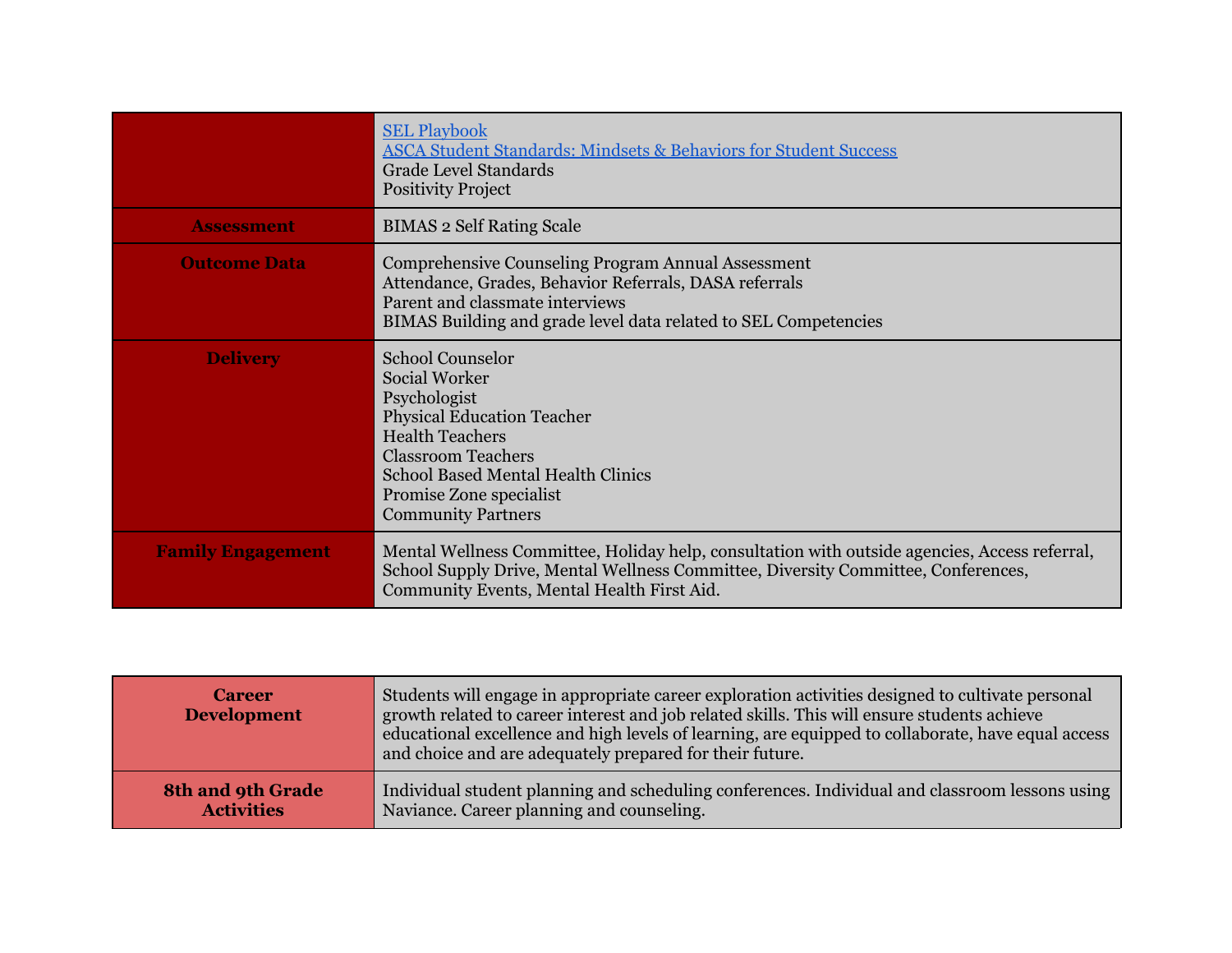| <b>Curriculum and Materials</b> | <b>Career Development and Occupational Studies Standards</b><br>New York State Academic Learning Standards<br>21st Century Information Literacy Standards for the Digital Learners of New York<br><b>ASCA Student Standards: Mindsets &amp; Behaviors for Student Success</b> |
|---------------------------------|-------------------------------------------------------------------------------------------------------------------------------------------------------------------------------------------------------------------------------------------------------------------------------|
| <b>Assessment</b>               | Formative assessment<br><b>Summative assessment</b><br>Naviance                                                                                                                                                                                                               |
| <b>Outcome Data</b>             | Comprehensive Counseling Program Annual Assessment<br>Attendance, Grades, Behavior Referrals, DASA referrals<br>Parent and classmate interviews                                                                                                                               |
| <b>Delivery</b>                 | <b>School Counselor</b><br>Library Media Specialist<br><b>Classroom Teachers</b>                                                                                                                                                                                              |
| <b>Family Engagement</b>        | Parent interview<br><b>Involvement in Project Based Learning</b><br>Career related school events<br>Parent communication following student conferences and meetings                                                                                                           |

| Academic<br><b>Development</b>              | Students will engage in developmentally appropriate curriculum, classroom activities and<br>lessons designed to ensure students achieve educational excellence and high levels of learning,<br>are equipped to collaborate, have equal access and choice and are adequately prepared for their<br>future. |
|---------------------------------------------|-----------------------------------------------------------------------------------------------------------------------------------------------------------------------------------------------------------------------------------------------------------------------------------------------------------|
| 8th and 9th Grade Lessons<br>and Activities | Direct instruction in all areas of curriculum<br>RtI support and services as needed<br>Promote Science, Technology, Engineering, Arts and Math Opportunities<br>Transition programs - parent night, meet and greet, 5th to 6th grade orientation                                                          |